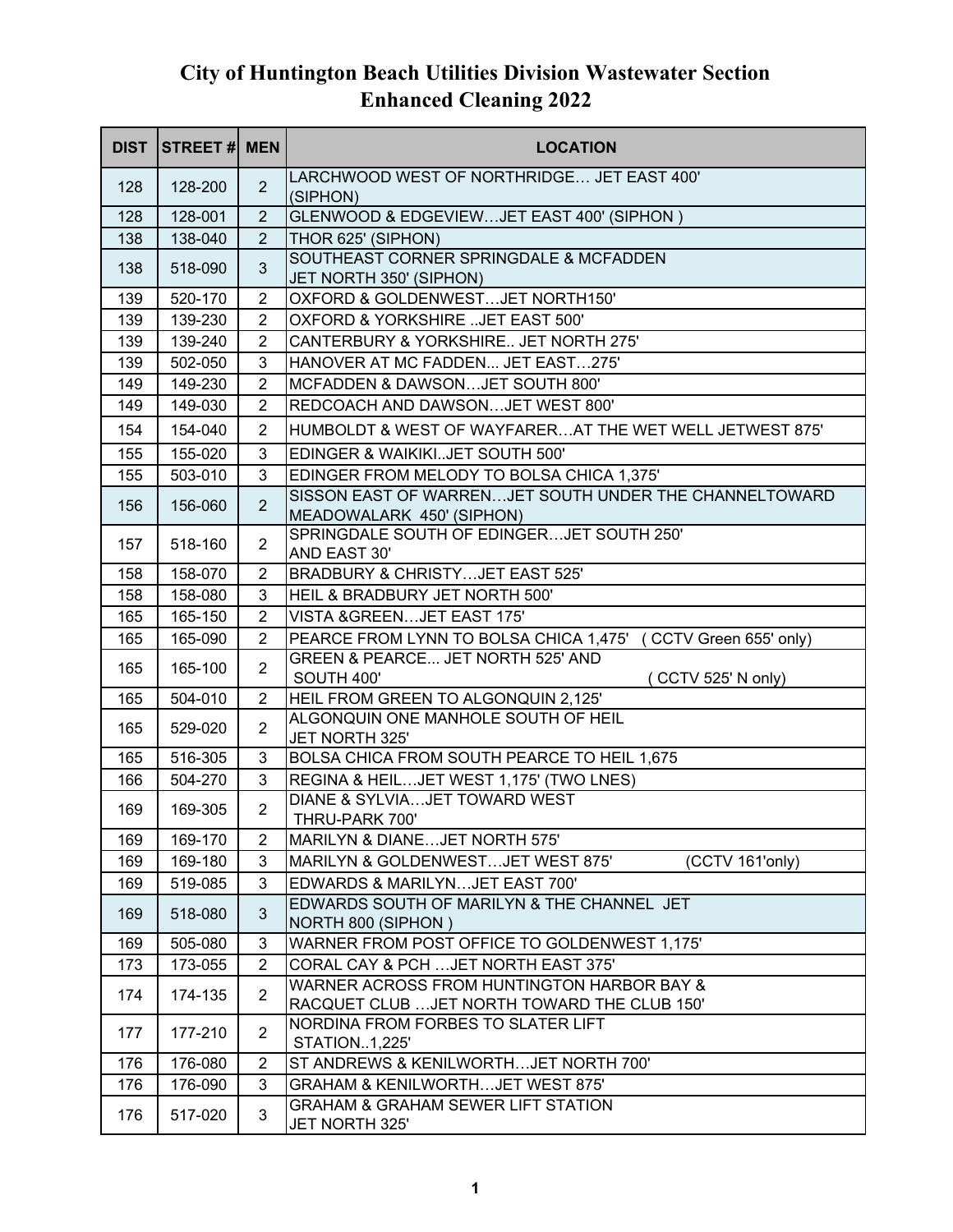| <b>DIST</b> | <b>STREET# MEN</b> |                | <b>LOCATION</b>                                                                                                              |
|-------------|--------------------|----------------|------------------------------------------------------------------------------------------------------------------------------|
| 176         | 517-200            | 3              | <b>GRAHAM &amp; GRAHAM SEWER LIFT STATION</b><br>JET SOUTH 75'                                                               |
| 177         | 177-001            | 3              | <b>GERSHWIN JET 175'</b>                                                                                                     |
| 179         | 179-120            | $\overline{2}$ | ARGO JET 375'                                                                                                                |
| 179         | 179-090            | $\overline{2}$ | CAPSTONE & DREYJET EAST 300'                                                                                                 |
| 179         | 179-160            | $\overline{2}$ | KURT AT MANHATTANJET SOUTH 275'                                                                                              |
| 179         | 179-170            | $\overline{2}$ | MANHATTAN FROM GIBSON TO MAYORJET 925'                                                                                       |
| 179         | 179-240            | $\overline{2}$ | MAYOR & SLATER AT THE COUNTY LINE<br>JET NORTH 575'                                                                          |
| 179         | 179-290            | 3              | SHENLYN & EDWARDSJET EAST 525' (SIPHON)                                                                                      |
| 187         | 187-340            | $\overline{2}$ | WRIGHTWOOD FROM SOUTH OF PINON TO PRICE<br>JET 1,425'                                                                        |
| 187         | 187-360            | $\overline{2}$ | SPRINGDALE SOUTH OF SLATERJET WEST 250'<br><b>TOWARD PRICE.</b>                                                              |
| 188         | 188-050            | $\overline{2}$ | FENLEY FROM EAST OF COLLIE TO SPRINGDALE<br>JET 1,075'                                                                       |
| 188         | 518-220            | $\overline{2}$ | SLATER LIFT STATIONJETSOUTH 275'                                                                                             |
| 188         | 178-080            | $\overline{2}$ | SLATER LIFT STATIONJET EAST TOWARD<br>POINT LOMA 600'                                                                        |
| 189         | 189-020            | $\overline{2}$ | FRONTAGE ROAD OFF EDWARDS SOUTH OF ARMADA<br>JET EAST TOWARD VILLA NUEVA 500'                                                |
| 189         | 189-210            | $\overline{3}$ | EDWARDS NORTH OF ARMADAJET TOWARD EAST UNDER<br>THE CHANNEL TOWARD SABBICAS 550' (SIPHON)                                    |
| 252         | 252-030            | $\overline{2}$ | ALLEY BEHIND APT AT AMAZON & GANGESJET EAST<br><b>TOWARD AMAZON 875'</b>                                                     |
| 252         | 252-040            | $\overline{2}$ | ALLEY BEHIND APT AT AMAZON AND GANGES NEXT<br>MANHOLE JET NORTH 100'                                                         |
| 252         | 252-001            | $\overline{2}$ | RHONE BETWEEN ALHAMRA & NANCYJET NORTH 500'<br>SOUTH 175' BEHIND HOUSE NORTH OF HEILJET NORTH<br>THEN EAST TOWARD RHONE 200' |
| 253         | 523-150            | $\overline{2}$ | NEWLAND 2 ND HOLE SOUTH OF EDINGER<br>JET NORTH 275'                                                                         |
| 262         | 262-160            | $\overline{2}$ | VIEWPOINT AND DAMASK  JET NORTH 875'                                                                                         |
| 262         | 262-170            | $\overline{2}$ | DAMASKJET 500'                                                                                                               |
| 262         | 499-000            | $\overline{2}$ | BEACH SOUTH OF DAMASK JET NORTH 200' (SIPHON)                                                                                |
| 263         | 263-275            | $\overline{2}$ | ALLEY BEHIND NORMS SOUTH OF HEIL AND EAST OF BEACH<br>LAST MANHOLEJET TOWARD NORTH 400'                                      |
| 263         | 263-275            | $\overline{2}$ | WAITE & BRUSH JET WEST TOWARD ALLEY BEHIND NORMS 175'                                                                        |
| 263         | 263-150            | $\overline{2}$ | WAITE JET 425'                                                                                                               |
| 263         | 263-140            | $\overline{2}$ | BRUSH FROM WAITE TO NEWLAND 2,125'                                                                                           |
| 263         | 523-170            | 3              | NEWLAND FROM LOIS TO LAMAR 825'                                                                                              |
| 263         | 523-180            | 3              | NEWLAND FROM LAMAR TO THE SOUTH 150'                                                                                         |
| 263         | 523-140            | 3              | NEWLAND NORTH OF WARNERJET NORTH 800' & SOUTH 100' (SIPHON)                                                                  |
| 263         | 263-030            | 3              | "A "& WARNERJET NORTH 625'                                                                                                   |
| 292         | 292-130            | $\overline{2}$ | DELAWARE SOUTH OF FRANKLINJET NORTH 350'                                                                                     |
| 292         | 292-100            | $\overline{2}$ | DELAWARE WEST BETWEEN HOUSE TOWARD<br>YUKON 525'                                                                             |
| 292         | 292-305            | $\overline{2}$ | DELAWARE EAST INTO ALLEY 700'                                                                                                |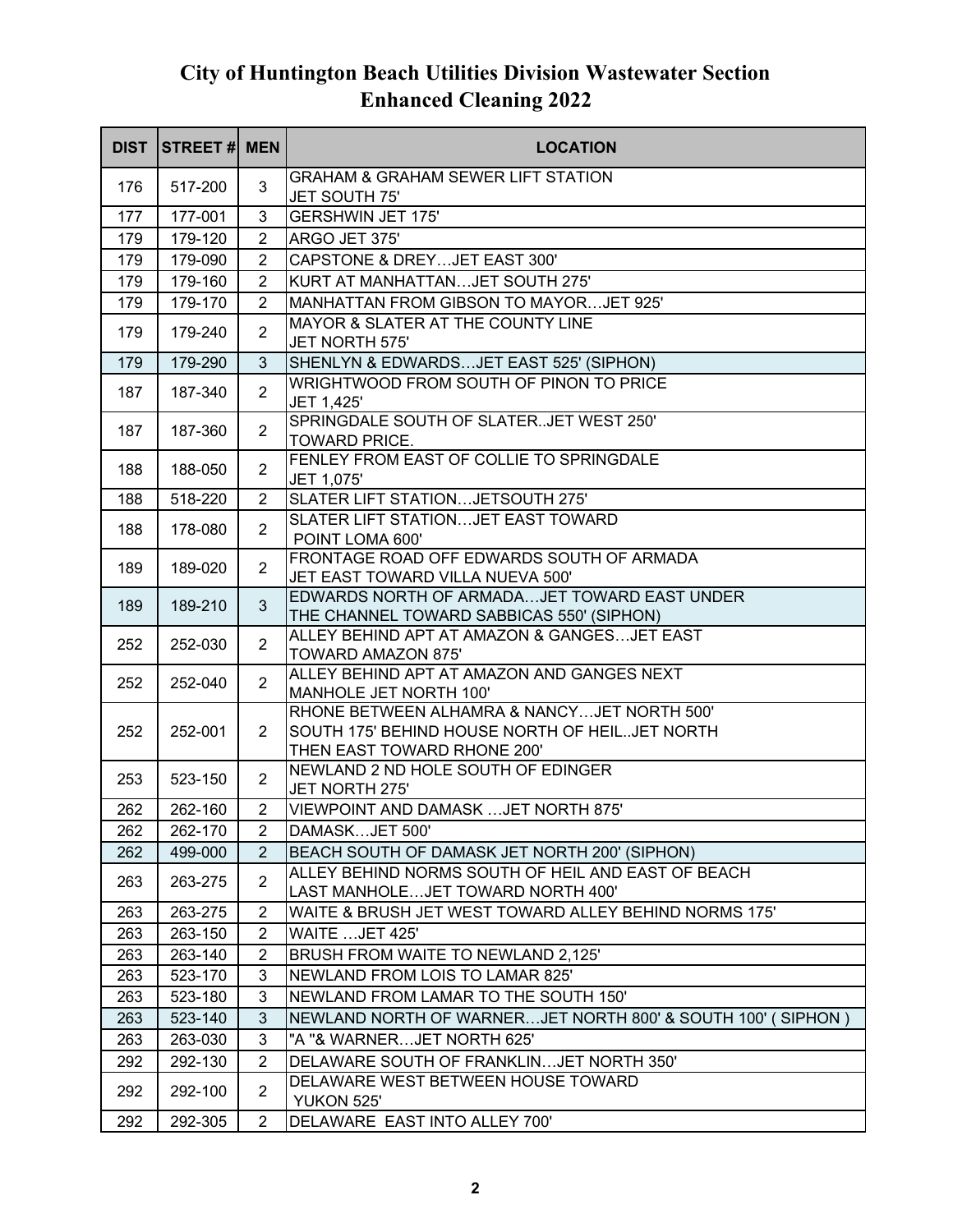| <b>DIST</b> | STREET# MEN |                | <b>LOCATION</b>                                                                        |                                |
|-------------|-------------|----------------|----------------------------------------------------------------------------------------|--------------------------------|
| 292         | 292-130     | $\overline{2}$ | DELAWARE & ELLISJET NORTH 275'                                                         |                                |
| 292         | 508-030     | $\overline{2}$ | HUNTINGTON & ELLISJET EAST 675'                                                        |                                |
| 292         | 532-060     | 3              | MAIN FROM FLORIDA TO BEACH 1,025'                                                      |                                |
| 292         | 499-000     | 3              | BEACH NORTH OF ELLIS TO ELLIS 950'                                                     |                                |
| 293         | 508-060     | 3              | ELLIS WEST OF NEWLANDJET WEST 275'                                                     |                                |
| 293         | 508-050     | 3              | ELLIS WEST OF NEWLANDJET EAST 250'                                                     |                                |
| 412         | 412-060     | $\overline{2}$ | AMBERLEAFJET 575'                                                                      |                                |
| 412         | 536-080     | $\overline{2}$ | DELAWARE FROM ELLIS TO MAIN 1,000'<br>(CCTV 346' only)                                 |                                |
| 412         | 536-090     | $\overline{2}$ | DELAWARE FROM MAIN TO SOUTH JET 475'                                                   |                                |
| 412         | 508-070     | 3              | ELLIS & MAIN  JET NORTH 175'                                                           |                                |
| 412         | 499-000     | 3              | BEACH NORTH OF MAINJET SOUTH 325'                                                      |                                |
| 413         | 508-050     | 3              | BEACH & ELLISJET EAST 875'                                                             |                                |
| 413         | 499-000     | 3              | BEACH & ELLIS JET SOUTH 800'                                                           |                                |
|             |             |                | YORKTOWN WEST OF NEWLANDJET EAST 325'                                                  |                                |
| 423         | 510-020     | 3              | & WEST 600'<br>(CCTV 442" only)                                                        |                                |
| 423         | 523-280     | 3              | NEWLAND NORTH OF BRIDGEPORT TO SOUTH OF YORKTOWN                                       |                                |
|             |             |                | <b>JET 2,125' (SIPHON)</b>                                                             |                                |
| 423         | 423-290     | 3              | DANBURY & NEWLANDJET WEST 525' (SIPHON)                                                |                                |
| 423         | 423-280     | 3              | GILFORD & NEWLANDJET WEST 450' (SIPHON)                                                |                                |
| 423         | 423-280     | 3              | GILFORD & NEWLANDJET North 600'                                                        |                                |
|             |             |                | HOME DEPOT SHOPPING CENTER SOUTH OF GARFIELD WEST                                      |                                |
| 424         | 424-340     | $\overline{2}$ | OF MAGNOLIAJET WEST TOWARD LUSS 400' AND                                               |                                |
|             |             |                | NORTH 50' AND EAST 625'<br>MAGNOLA SOUTH OF GARFIELD TO                                |                                |
| 424         | 524-130     | 3              | GARFIELD 650'                                                                          |                                |
|             |             |                | YORKTOWN WEST OF MAGNOLAJET NORTH TOWARD                                               |                                |
| 424         | 424-220     | 3              | CORALWOOD 500'                                                                         |                                |
|             |             |                | YORKTOWN WEST OF MAGNOLAJET EAST 175'                                                  |                                |
| 424         | 510-030     | 3              | FROM THE FIRST MANHOLE                                                                 |                                |
| 424         | 510-160     | 3              | YORKTOWN WEST OF MAGNOLAJET WEST 800'                                                  |                                |
|             |             |                | FROM THE FRIST MANHOLE                                                                 |                                |
| 425         | 510-130     | 3              | YORKTOWN WEST OF BUSHARD                                                               |                                |
|             |             |                | JET EAST 875' (SIPHON)                                                                 |                                |
| 426         | 526-160     | 3              | <b>BROOKHURST FROM GARFIELD TO KAMUELA</b><br>1,875' (SIPHON DO THE EVERY 3 MONTHS!!!) |                                |
| 427         | 427-170     | 3              | KAMUELA EAST OF BROOKHURSTJET WEST 30'                                                 |                                |
| 432         | 511-010     | 3              | HUNTINGTON & ADAMSJET WEST 450'                                                        |                                |
| 433         | 433-060     | $\overline{c}$ | ROTHERT FROM FLAXMAN TO NORTH NEWBRITAIN 550'                                          |                                |
| 435         | 435-130     | $\overline{c}$ | CRAWFORD JET 500' (DO NOT JET LOTUS)                                                   |                                |
| 435         | 435-250     | 3              | CHESAPEAKE AND ADAMS  JET NORTH 500'                                                   |                                |
| 435         | 435-230     | 3              | BUSHARD SVS RD WESTSIDEJET NORTH 600'                                                  |                                |
| 435         | 510-140     | 3              | YORKTOWN AND HONEYWOOD JET 800' (SIPHON)                                               |                                |
| 435         | 435-001     | 3              | HONEYWOODJET 175'                                                                      |                                |
|             |             |                | CHARING CROSSJET 200'                                                                  |                                |
| 436         | 436-450     |                | $\overline{2}$                                                                         | (DO NOT GET ON THE SIDE WALK!) |
| 436         | 436-490     | $\overline{2}$ | SUTTON & ADAMSJET NORTH 200'                                                           |                                |
| 436         | 511-060     | 3              | SUTTON & ADAMSJET EAST 875'                                                            |                                |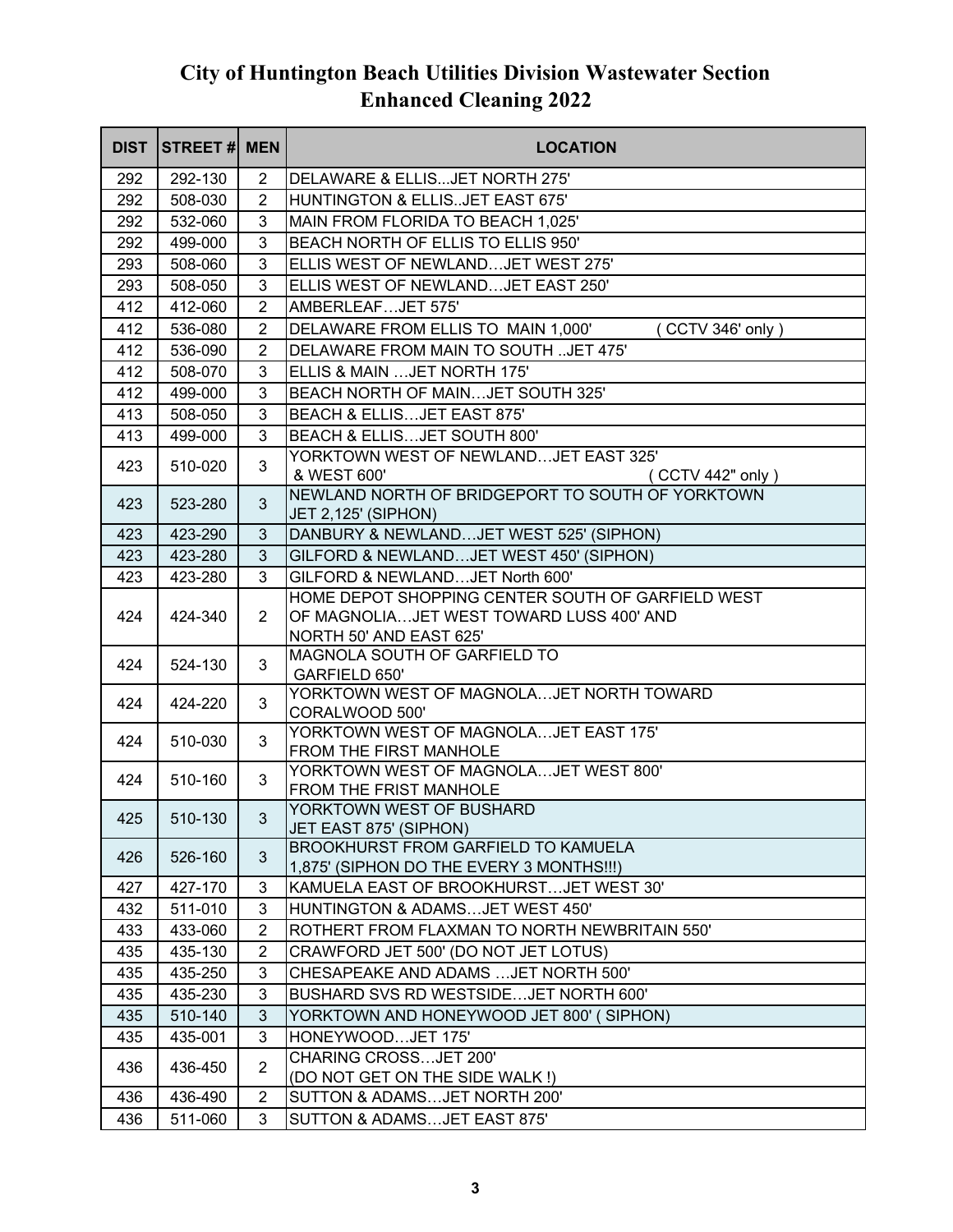| <b>DIST</b> | <b>STREET# MEN</b> |                | <b>LOCATION</b>                                                               |
|-------------|--------------------|----------------|-------------------------------------------------------------------------------|
| 436         | 436-690            | 3              | ADAMS TWO MANHOLES EAST OF BUSHARDJET NORTH<br><b>TOWARD LURES 400'</b>       |
| 436         | 511-050            | 3              | ADAMS & BUSHARD WEST SIDE<br>JET EAST 875' (SIPHON)                           |
| 437         | 437-230            | $\overline{2}$ | <b>FRONTAGE ROAD &amp; ADAMS SEWER LIFT STANTION</b><br>JET EAST 500'         |
| 442         | 442-370            | $\overline{2}$ | JOLIET & ALLEY EAST OF ENGLANDJET EAST 675'                                   |
| 442         | 442-300            | $\overline{2}$ | INDIANAPOLIS AND ALLEY EAST OF ENGLAND<br>JET NORTH 800'                      |
| 443         | 511-020            | $\overline{2}$ | ADAMS & NORTH NEW BRITAIN WEST TOWARD THE<br>STATION 100'                     |
| 443         | 443-030            | $\overline{2}$ | SOUTHPORT & CAPE COTTAGE JET NORTH 500'                                       |
| 443         | 443-030            | $\overline{2}$ | SOUTHPORT & CAPE COTTAGE JET SOUTH THEN EAST<br>THRU THE PARK 375'            |
| 443         | 443-050            | $\overline{2}$ | SOUTH NEW BRITAINJET 700'<br>(USE 600LB PRESSURE 4TH HOUSE !! )               |
| 443         | 443-040            | $\overline{2}$ | SOUTHPORTJET 500'                                                             |
| 444         | 444-190            | $\overline{2}$ | NEWBYJET 250'                                                                 |
| 444         | 444-310            | $\overline{2}$ | MEANDER SOUTH OF BURLCRESTJET WEST BETWEEN<br>HOUSE 275'                      |
| 444         | 444-310            | $\overline{2}$ | BURLCREST FROM CROFT TO MAGNOLIA 1,075'                                       |
| 446         | 526-200            | 3              | <b>INDIANAPOLIS &amp; BROOKHURST EAST SIDE</b><br>JET NORTH 425' & SOUTH 100' |
| 451         | 532-001            | $\overline{2}$ | ALLEY BETWEEN 5TH & MAIN AT WALNUT<br>JET SOUTHWEST 25' & JET NORTHEAST 400'  |
| 451         | 532-135            | $\overline{2}$ | WALNUT SOUTH EAST OF MAIN AT ALLEY<br>JET SOUTH WEST 200'                     |
| 451         | 497-290            | $\overline{2}$ | ALLEY BETWEEN 12TH & 13TH SOUTHWEST OF ORANGE<br>JET NORTHEAST 400'           |
| 452         | 512-135            | $\overline{2}$ | FLORDIA & INDIANAPOLISJET WEST 250'                                           |
| 452         | 452-040            | $\overline{2}$ | GENEVA & FLORIDAJET NORTH 275'                                                |
| 452         | 452-060            | $\overline{2}$ | FRANKFORT & ALLEY EAST OF DELAWARE<br>JET NORTH 800'                          |
| 452         | 536-001            | $\overline{2}$ | ALLEY & DETROIT EAST OF CALIFORNIA<br>JET NORTH 800'                          |
| 452         | 452-100            | $\overline{2}$ | CALIFORNIA & DETROITJET EAST 175'                                             |
| 455         | 455-140            | $\overline{2}$ | CARROLTOWN WEST OF HOPETOWN<br>JET EAST 325' (SIPHON)                         |
| 455         | 524-050            | 3              | ATLANTA & MAGNOLIAJET NORTH 650'                                              |
| 456         | 457-030            | 3              | <b>BROOKHURST SOUTH OF ENDEVER</b><br>JET EAST150' (SIPHON)                   |
| 456         | 526-220            | 3              | BROOKHURST AND ATLANTA JET NORTH 500'                                         |
| 457         | 457-150            | 3              | BROOKHURST SOUTH OF INDIANOPOLIS JET EAST<br><b>TOWARD SUBURBIA 175'</b>      |
| 457         | 526-110            | 3              | BROOKHURST & INDIANAPOLIS WEST SIDE<br>175' JET NORTH,.                       |
| 457         | 446-260            | 3              | THEN WEST BETWEEN HOUSES TOWARD<br>HOTSPRINGS 600'                            |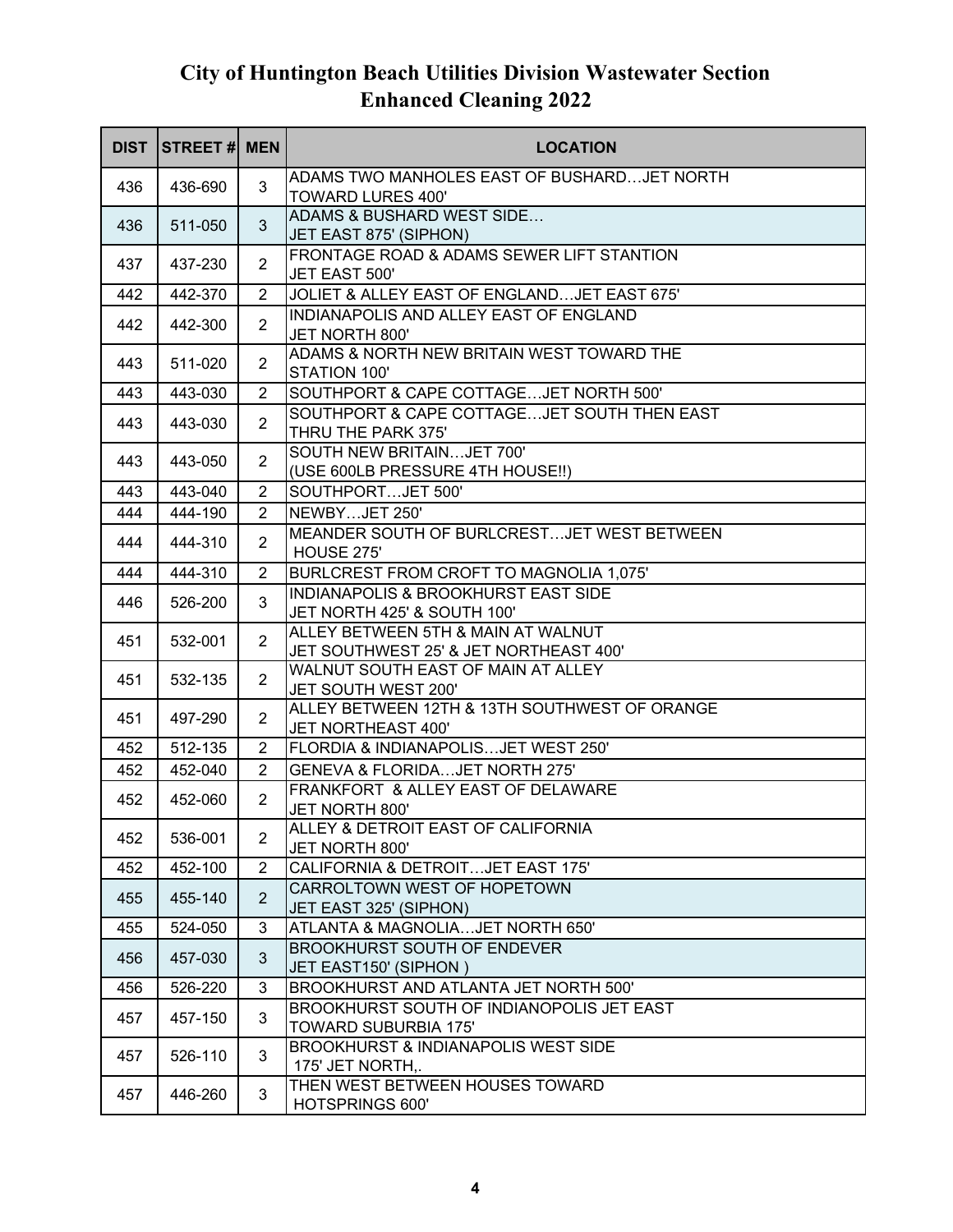| <b>DIST</b> | <b>STREET# MEN</b> |                | <b>LOCATION</b>                                                                         |
|-------------|--------------------|----------------|-----------------------------------------------------------------------------------------|
| 457         | 512-060            | $\mathfrak{S}$ | INDIANAPOLIS AND BROOKHURST                                                             |
| 464         | 464-095            | $\overline{2}$ | JET EAST JET FROM BOTH SIDES 150' (SIPHON)<br>ST AUGUSTINE & BRETONJET NORTH SOUTH 375' |
| 464         | 464-090            | $\overline{2}$ | ST AUGUSTINE & BRETONJET NORTH 600'                                                     |
|             |                    |                | ST AUGUSTINE FROM BRETON TO                                                             |
| 464         | 464-080            | $\overline{2}$ | <b>SEAFORTH 525'</b>                                                                    |
| 464         | 464-085            | $\overline{2}$ | ST AUGUSTINE FROM SEAFORTH TO NEWLAND 625'                                              |
| 464         | 523-320            | $\overline{2}$ | NEWLAND NORTH OF ST AUGUSTINEJET SOUTH 100'<br>AND WEST 15'                             |
| 475         | 523-190            | $\overline{2}$ | RAMBLER & BUSHARD WEST SIDEJET NORTH 675'                                               |
| 475         | 475-020            | 2              | RHODESIA WEST OF KANEOHEJET EAST 100' (SIPHON)                                          |
| 467         | 467-050            | 3              | BROOKHURST AND SPARJET EAST 475' (SIPHON)                                               |
| 475         | 475-210            | $\overline{2}$ | RAMBLER AND BUSHARD JET WEST 575' (SIPHON)                                              |
| 475         | 475-020            | 2              | RHODESIA WEST OF KANEOHEJET EAST 100' (SIPHON)                                          |
| 475         | 475-100            | 2              | ALOHA WEST OF KANEOHEJET EAST 75' (SIPHON)                                              |
|             |                    |                | <b>ONCE A MONTH CLEANING</b>                                                            |
| 138         | 138-186            | $\mathbf{3}$   | COLUMBIA & MC FADDENJET NORTH 475' (SIPHON)                                             |
| 138         | 502-040            | 3              | <b>COLUMBIA &amp; MC FADDENJET EAST 800'</b>                                            |
| 242         | 242-000            | $\mathfrak{S}$ | CENTER FROM EAST OF HUNTINGTON VILLAGE TO<br>HUNTINGTON VILLAGEJET 975' (SIPHON)        |
| 253         | 253-001            | $\overline{2}$ | STARK EAST OF BEACHJET 625'                                                             |
| 253         | 253-040            | $\overline{2}$ | ALLEY FROM STARK EAST OF BEACH TO STARK AND                                             |
|             |                    |                | MALAGA (SIPHON)  JET 1025'<br>BEHIND WESTMONT SCHOOLJET NORTH 750'                      |
| 253         | 253-020            | $\overline{2}$ | (SIPHON)                                                                                |
|             |                    |                | <b>CLEANED EVERY TWO MONTHS</b>                                                         |
| 445         | 445-280            | 2 <sup>1</sup> | HARBOR ISLE AND BROWNING  JET EAST UNDER THE<br>CHANNEL TOWARD RAMONAJET 400' (SIPHON)  |
| 151         | 151-001            | $\overline{2}$ | MARINERJET 1150' (CODE FOR GATE * 2468)                                                 |
| 151         | 151-001            | $\overline{2}$ | BEHIND SAM'S SEAFOOD PARKING LOT BY<br>SAM'S SEAFOODJET N.W 300'                        |
| 151         | 151-001            | $\overline{2}$ | SAM'S & PCH  JET N.E. INTO PARKING LOT 150'                                             |
| 151         | 498-000            | $\overline{2}$ | PETER'S LANDING AT PCHPCH FROM SAM'S TO LAST                                            |
|             |                    |                | HOLE IN THE GRASS AT PETER'S LANDINGJET 1,625'                                          |
| 166         | 505-250            | 3              | GRAHAM ACROSS FROM MEADOW CIR  JET TOWARD THE SOUTH 600'<br>(CCTV 290' Only)            |
| 166         | 517-030            | 3              | ON WARNER FROM O.C.S.D M/HJET TOWARD THE NORTH 350'                                     |
| 281         | 281-030            | $\overline{c}$ | CENTRAL PARK 1400'                                                                      |
| 412         | 412-070            | 2              | FLORIDA FROM SOUTH OF MAIN TO SHAFFER JET 975'                                          |
| 462         | 540-010            | $\overline{c}$ | <b>BEACH FRONTAGE ROADJET 1750'</b>                                                     |
| 462         | 540-010            | $\overline{2}$ | <b>BEACH PARKING LOTJET 900'</b>                                                        |
| 461         | 540-010            | $\overline{c}$ | PIERJET 1725' Call Bait Shop 24 HRS a head 714-960-1392                                 |
| 426         | 426-040            | 3              | VELARDO AND BUSHARD JET EAST 800' (SIPHON)                                              |
| 465         | 465-020            | 3              | HAMILTON AND BUSHARD JET TOWARD NORTHWESTJET 100' (SIPHON)<br>(NOTE TWO SIPHON)         |
| 476         | 526-049            | $\overline{2}$ | BROOKHURST SOUTH OF HAMILTION JET SOUTH 375'                                            |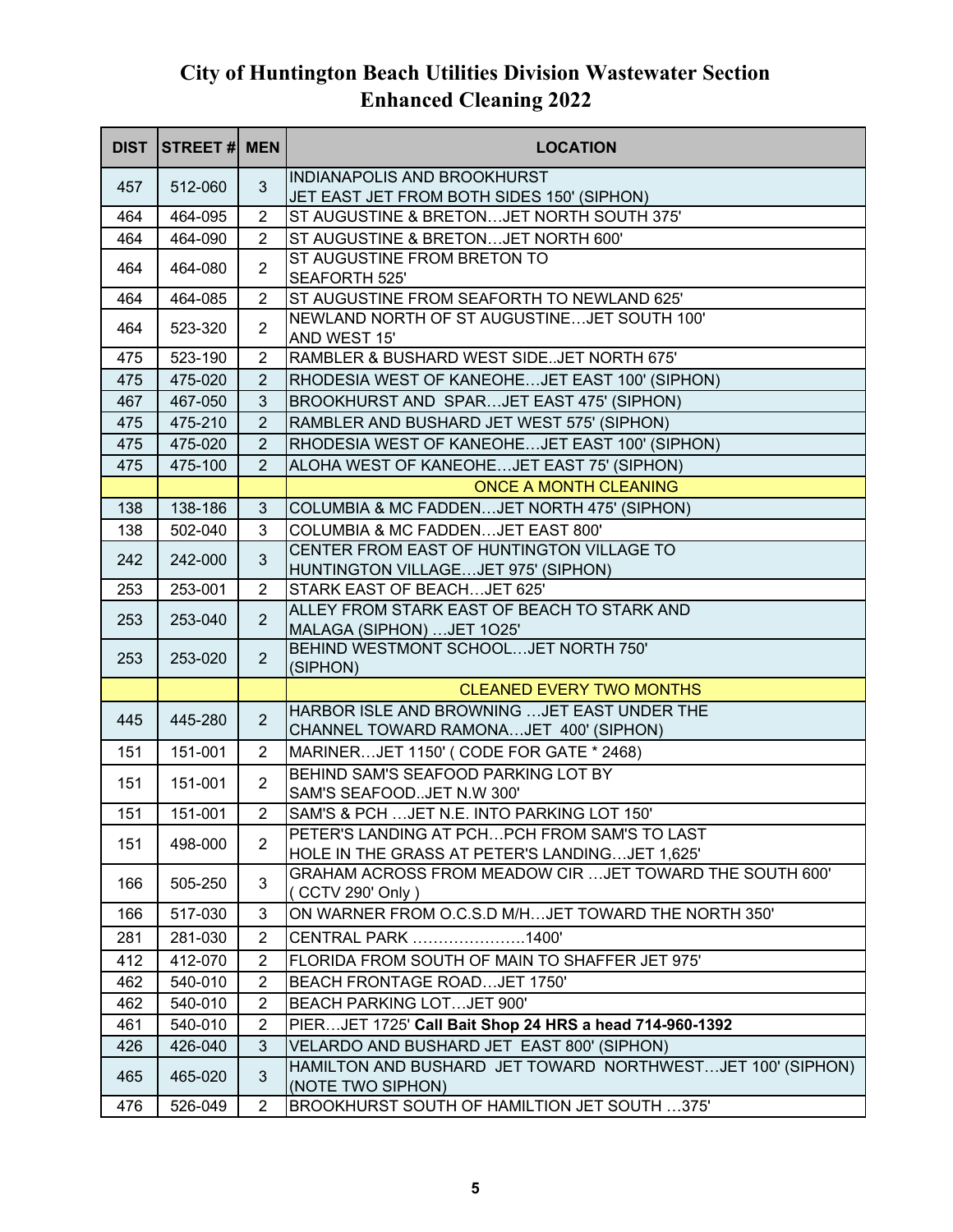|     | <b>DIST STREET# MEN</b> |                | <b>LOCATION</b>                                                                             |
|-----|-------------------------|----------------|---------------------------------------------------------------------------------------------|
|     |                         |                | <b>CLEANED EVERY THREE MONTHS</b>                                                           |
| 272 | 272-120                 | $\overline{2}$ | SYCAMORE AND ASHJET EAST 450'                                                               |
| 158 | 158-199                 | $\mathbf{1}$   | MYRTLE AND MERCIER JET WEST 550'                                                            |
| 137 | 518-100                 | 3              | SPRINGDALE SOUTH OF BOLSA JETT TOWARD THE NORTH 925'                                        |
| 443 | 511-020                 | 4              | ON BEACH BLVD & OCEAN HILL JET WEST 500'                                                    |
| 443 | 511-020                 | 3              | ON ADAMS AVE JET SOUTH 200' (SIPHON)                                                        |
| 443 | 511-020                 | $\overline{4}$ | ON BEACH BLVD & ADAMS AVE JET SOUTH 300' (SIPHON)( NEED TO<br><b>SCHEDUL EARLY MORNING)</b> |
| 453 | 453-339                 | $\overline{2}$ | ATLANTA LIFT STATION THE MANHOLE NEXT TO THE WET WELL<br>JETTOWARD NORTH 300'               |
|     |                         |                | <b>CLEANED EVERY FOUR MONTHS</b>                                                            |
| 166 | 501140                  | 3              | BOLSA CHICA & WARNER MANHOLE NUMBER 2 LANEJET NORTH 800'                                    |
| 232 | 232-060                 | $\overline{2}$ | COLGATE & CASCADE JET WEST NEXT TO SCHOOL<br>150' AND JET SOUTH 500'                        |
| 272 | 499-000                 | $\overline{2}$ | BEACH AND CYPRESSJET NORTH 300'                                                             |
| 272 | 499-000                 | $\overline{2}$ | BEACH AND CYPRESS JET SOUTH 800'                                                            |
| 272 | 272-110                 | 3              | CYPRESS AND ELM JET EAST 425'                                                               |
| 272 | 272-173                 | 3              | ELM AND SCYAMOREJET SOUTH 450'                                                              |
| 262 | 505-200                 | 3              | WARNER FROM WEST OF BEACH TO OAKJET 775'                                                    |
| 264 | 505-160                 | 3              | WARNER & MAGNOLIAJET WEST 475'                                                              |
| 264 | 524-120                 | 3              | WARNER & MAGNOLIAJET SOUTH 30'                                                              |
| 262 | 505-200                 | 3              | LYNDON AND WARNER  JET EAST 800'                                                            |
| 262 | 262-220                 | 3              | LYNDONJET 400'                                                                              |
| 271 | 271-200                 | $\overline{2}$ | BACK OF THE CITY YARDJET?                                                                   |
| 271 | 271-140                 | $\overline{2}$ | FORD AND CANNA JET EAST                                                                     |
|     |                         |                | <b>CLEANED EVERY SIX MONTHS</b>                                                             |
| 242 | 242-000                 | 3              | CENTER FROM HUNTINGTON VILLAGE TO RAIL<br>ROAD TRACKSJET 700'                               |
| 157 | 157-190                 | 3              | PAR AND SPRINGDALEJET WEST 800'                                                             |
| 152 | 152-001                 | $\overline{2}$ | PARKING LOT OFF OF COUNTESS FROM                                                            |
|     |                         |                | PORTOFINO CONDO'S TO SEABRIDGE CONDO'S 625'                                                 |
| 157 | 157-160                 | $\overline{2}$ | CHIPPER AND SNEADJET TOWARD THE NORTH                                                       |
|     |                         |                | BETWEEN THE HOUSES TOWARD THE STORE 150'                                                    |
| 157 | 157-150                 | $\overline{2}$ | JET SNEADJET 575'                                                                           |
| 253 | 253-020                 | $\overline{2}$ | AROUND WESTMONT SCHOOL YARD FROM<br>TO HEIL 1300'                                           |
| 253 | 504-140                 | $\overline{2}$ | HEIL FROM WESTMONT SCHOOL TO NEWLAND 1,050'                                                 |
| 349 | 532-001                 | 3              | ON MAIN ST TO PCH JET 1,700                                                                 |
| 441 | 497-300                 | $\overline{2}$ | ALLEY BETWEEN 11TH AND 12TH AT PALMJET 300' NORTH TO THE<br><b>START AT CREST</b>           |
| 463 | 463-001                 | 3              | SURFWOOD & ATLANTAJET SOUTH 750'                                                            |
| 463 | 513-010                 | 3              | ATLANTA FROM EAST OF SURFWOOD<br>TO THE EAST OF BEACHJET 1,100'                             |
| 463 | 513-190                 | 3              | ATLANTA EAST OF BEACHJET WEST 125'                                                          |
| 453 | 513-010                 | $\overline{2}$ | ENTRANCE TO ATLANTA STATIONJET SOUTH 100'                                                   |
| 457 | 513-030                 | 3              | ATLANTA AND NEWLANDJET EAST 800'                                                            |